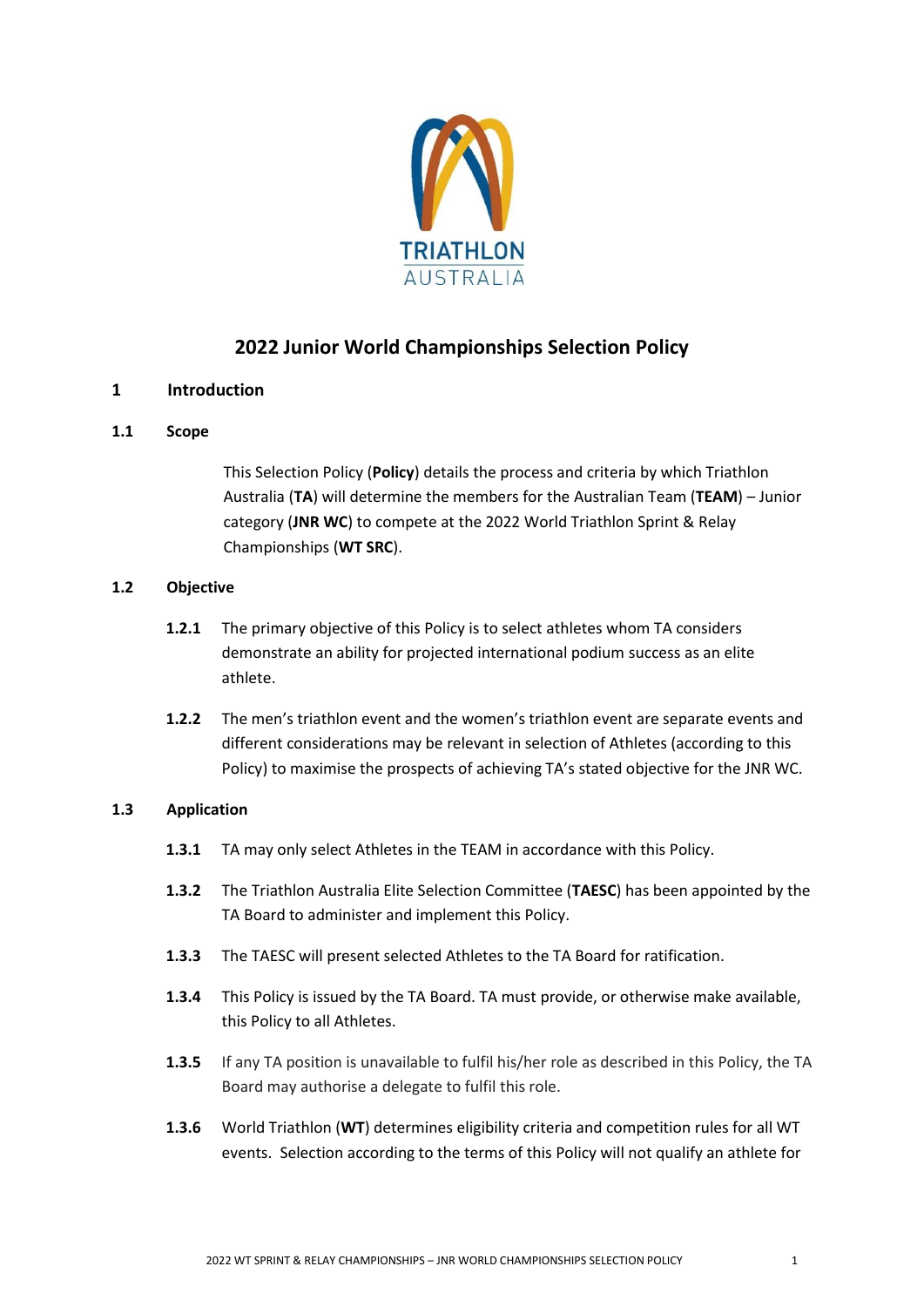participation in the JNR WC if the athlete is not eligible according to the applicable WT eligibility rules.

**1.3.7** Under the current rules, entry to the JNR WC is accepted only through nomination from the National Federation, being TA.

# **2 Eligibility**

- **2.1** TA will not select an Athlete unless, as at the Selection Date, TA is satisfied on reasonable grounds that the Athlete:
	- **(a)** is a current member of TA;
	- **(b)** meets the eligibility requirements for citizenship as determined by the Australian Government;
	- **(c)** satisfies all WT Rules;
	- **(d)** is not serving any current sanctions; and
	- **(e)** if requested by the National Performance Director (**NPD**), agree to and sign the 2022 TA Athlete Agreement prior to confirmation of acceptance of TEAM selection.
		- **(i)** Any selected member of the TEAM not willing to sign the 2022 TA Athlete Agreement may be excluded from the TEAM, and replaced at the discretion of the TAESC.
- **2.2** An Eligible Athlete is an Athlete that meets the requirements in **clause 2.1** above.
- **2.3** If there is any doubt regarding eligibility to compete for Australia, Athletes must contact the Chief Executive Officer (**CEO**) of TA for clarification.

# **3 Qualification of Athlete Quota Positions**

- **3.1** TA may only select Athletes to the TEAM where, under the WT Competition Qualification Criteria, WT has awarded TA Athlete quota positions. See **clause 5** of the World Triathlon Championship Series and Finals Qualification Criteria on how the quota is awarded [https://www.triathlon.org/uploads/docs/World\\_Triathlon\\_Qualification\\_Criteria\\_WTS.pdf](https://www.triathlon.org/uploads/docs/World_Triathlon_Qualification_Criteria_WTS.pdf)
- **3.2** TA may not select more Athletes than are permitted under the WT Competition Qualification Criteria.
- **3.3** Neither this Policy nor WT requires TA to select the maximum number of athletes to the TEAM for the JNR WC.
- **3.4** Neither this Policy nor WT requires TA to select any athletes to the TEAM for the JNR WC.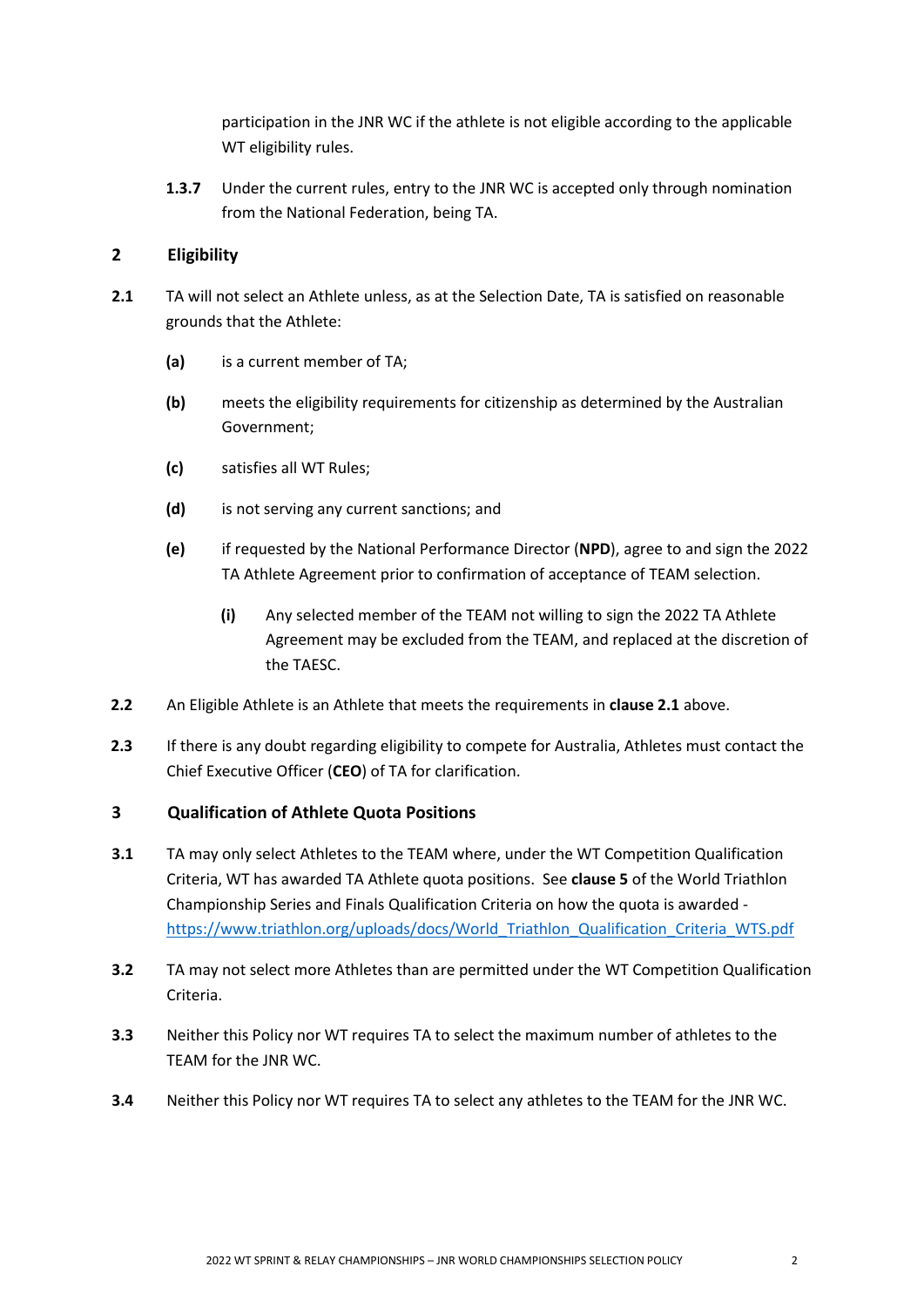#### **4 Selection Process**

- **4.1** For the purposes of selection to the TEAM, Eligible Athletes may be selected by:
	- **(a)** Automatic selection; or
	- **(b)** Discretionary selection.
- **4.2** An Eligible Athlete will be selected by automatic selection if they meet any of the following criteria:
	- **(a)** First (1st) Australian on the podium (top 3) in the 2022 Australian Junior Sprint Championships at the 2022 Devonport Triathlon (26 February 2022).

**OR**

- **(b)** First (1<sup>st</sup>) Australian on the podium (top 3) in the Junior Draft Legal Sprint Distance race at the 2022 Werribee South Beach Triathlon (30 April 2022).
	- **(i)** Should an athlete that meets automatic selection, under **clause 4.2.a**, be the First  $(1<sup>st</sup>)$  Australian on the podium, the position will roll down to the next athlete provided they finish on the podium.

**OR**

- **(c)** Should the full country quota (3) be qualified as outlined in **clause 3.1**, the additional quota position will be awarded to the second placed Australian in the Junior Draft Legal Sprint Distance race at the 2022 Werribee South Beach Triathlon, provided they finish within the top five (5) positions of the race.
	- **(i)** Should an athlete that meets automatic selection, under **clause 4.2.a**, be one of the top five (5) finishers, the position will roll down to the next athlete provided they finish in the top five (5) positions of the race.
- **(d)** Should the 2022 Australian Junior Sprint Championships and/or Werribee South Beach Triathlon be altered from the sprint distance swim/cycle/run format, the relevant race will be void and will not apply for the purposes of automatic selection.
- **(e)** An assessment will be made at 30 days and 7 days from race start on viability of athletes' ability to travel in consideration of border restrictions.
- **(f)** Based on the assessment of border restrictions in place, TA reserves the right to void the races, under **clause 4.2a/b,** for purposes of automatic selection.
- **4.3** Any remaining position/s not selected automatically, may be selected via discretionary selection.
	- **4.3.1** In exercising its discretion in selecting positions on the TEAM, the TAESC may (in its absolute discretion) consider any matter it deems relevant in meeting the primary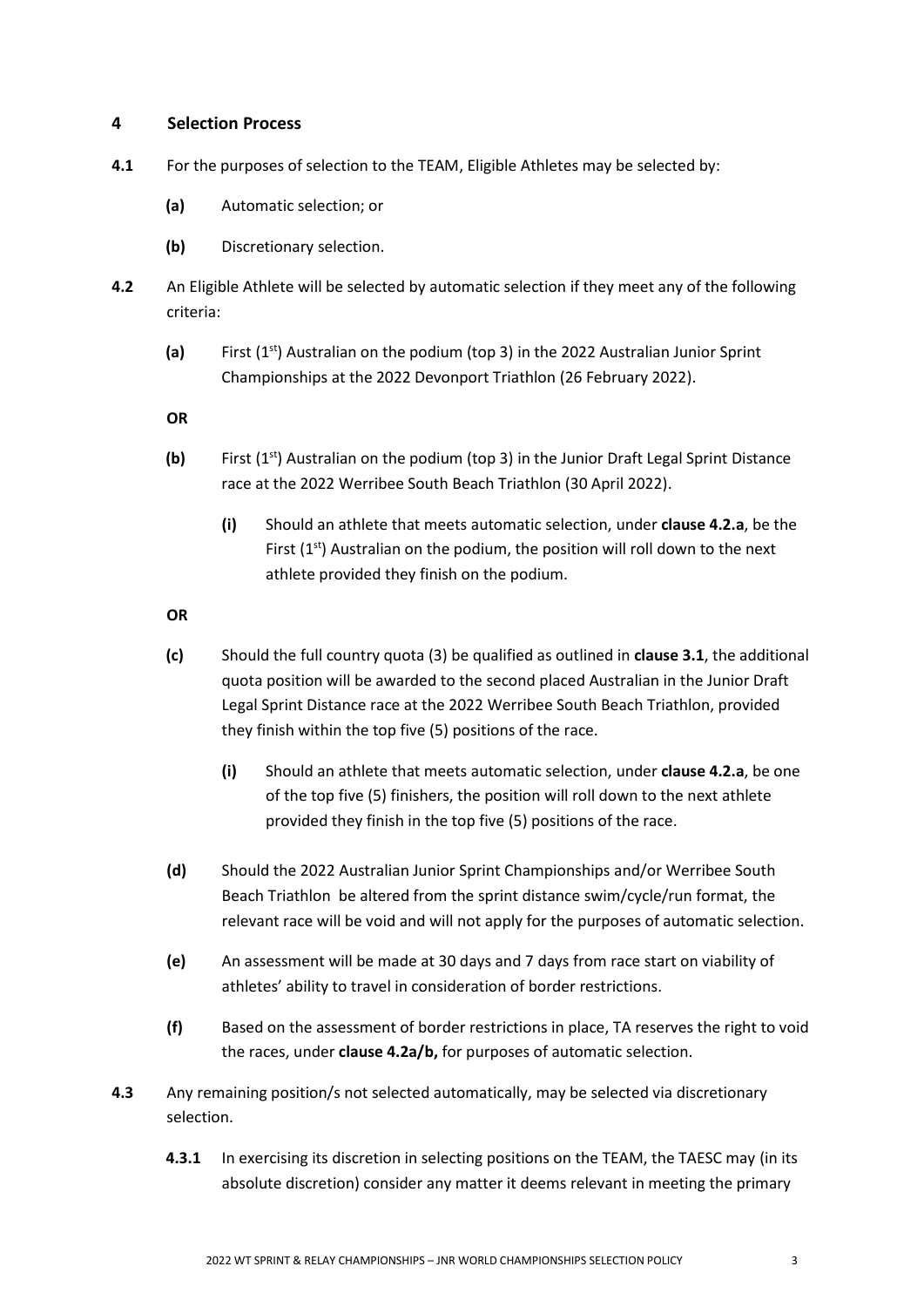objective outlined in **clause 1.2.** The TAESC may consider performances in races up to and including **1 May 2022.** This discretion is absolute and need not be exercised.

#### **5 Reserve Athletes**

- **5.1** The TAESC may identify additional Athletes of each gender as Reserve Athletes.
- **5.2** In exercising its discretion to select Reserve Athletes, the TAESC may (in its absolute discretion) consider and relevant matter.
- **5.3** Reserve Athletes may be ranked by the TAESC and will only be chosen from among Eligible Athletes.
- **5.4** Athletes selected as a Reserve according to this Policy will not be members of the TEAM unless they replace a TEAM member by operation of this Policy OR additional quota spots become available from WT.

#### **6 Team Membership Conditions**

- **6.1** On selection to the TEAM, all Athletes, including named Reserve Athletes, must comply with the TA's Standard [Event/Team Representation Continuing Form, Fitness and Medical](http://www.triathlon.org.au/Assets/Triathlon+Australia+Digital+Assets/Athlete+Fitness+and+Medical+Obligations.pdf)  [Assessment Obligations,](http://www.triathlon.org.au/Assets/Triathlon+Australia+Digital+Assets/Athlete+Fitness+and+Medical+Obligations.pdf) dated November 2018.
- **6.2** If an Athlete does not meet either the requirements or obligations set out in TA's Standard Event/Team Representation Continuing Form, Fitness and Medical Assessment Obligations, TA may, via the discretion of the NPD, exclude the Athlete from the selected Athletes and nominate a Reserve Athlete to replace the withdrawn Athlete.

# **7 Notification of Selections**

The TEAM for the JNR WC will be notified by TA and announced by TA on or about the week beginning **16 May 2022**.

### **8 Funding**

Confirmation of support for selected athletes will be advised on or before the announcement of the TEAM.

#### **9 Appeals**

An Eligible Athlete, who is not selected, may appeal that decision, under the Triathlon [Australia Appeals Policy,](http://www.triathlon.org.au/Assets/Triathlon+Australia+Digital+Assets/2017+Triathlon+Australia+Appeals+Policy.pdf) dated 2017.

#### **10 Amendments**

The interpretation of this Policy is the sole province of the TA Board. This Policy may be amended at any time by TA if TA is of the opinion that such an amendment is necessary as a result of any change in WT guidelines, or to give effect to the Policy following discovery of a drafting error or oversight, or for any other reason determined to be in the best interests of